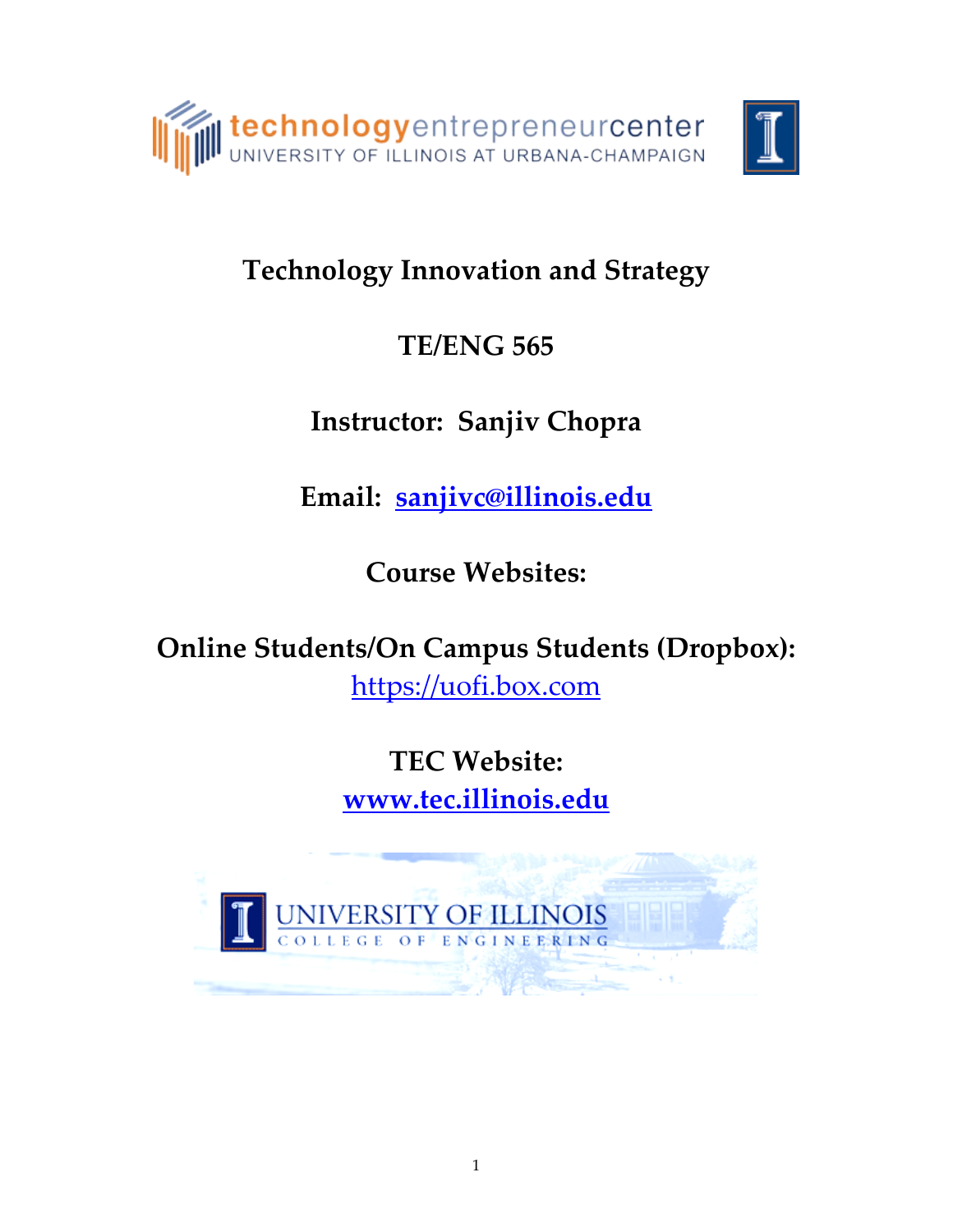## **ENG 565 TECHNOLOGY INNOVATION AND STRATEGY** Course Syllabus Prepared by: Sanjiv Chopra

#### **INTRODUCTION**

This course is designed to help students develop strong conceptual foundations for understanding technological innovations. It will introduce concepts and frameworks for analyzing how firms can create, commercialize and capture value from technology-based products and services. It will also highlight why some firms that have successfully commercialized technology products as a new entrant, fail to sustain their success as technology changes and evolves around them.

#### **KEY CONCEPTS**

- 1. Technological innovation and business strategy. How do innovating firms extract economic returns from an innovation and what are some of the barriers to it? Introduce the ideas of business strategy, core competence, and industry analysis aimed at understanding ways to capture the biggest slice of the value that is generated. In addition to the traditional ideas of strategy the importance of fostering dynamic firm capabilities in environments of rapid technological change will also be introduced.
- 2. Disruptive Innovation. Christensen's disruptive innovation framework helps explain why successful companies often lose out in the face of disruptive innovation. Too often successful companies introduce new products whose performance overshoots market need. They do this via sustaining innovations, in search of higher margins and to keep current customer happy. They often engage in sustaining innovation at the expense of developing disruptive products that have lower performance and cheaper but target emerging markets with high growth potential.
- 3. Technology evolution and dominant design: In the early stages of industry development, product designs are in a state of flux. At some point after considerable trial and error in the marketplace a design emerges that meets a whole set of user needs in a relatively complete fashion. This is called the dominant design, which by its very nature is product-defining. No one asks whether a car has a steering wheel or electric wipers! Once a dominant design emerges, the dynamics of competition change dramatically from the fluid phase to competition focused on price, quality and some differentiation leading companies to focus on different types of activities.
- 4. Crossing the chasm. Technology ideas don't often fail to transition from a promising, nascent early adopter phase to mass market. The gap between these two phases is called the chasm. What is the secret to crossing the chasm? Identify a single beachhead (product application) of pragmatist customers in a mainstream market segment and accelerate the formation of 100% of their "whole" product needs. The typical product development prioritization process usually results in new features (something) for everyone, but a *complete solution* for no one.
- 5. The technology S-Curve. S-Curve is a useful framework describing the substitution of new for old technologies at the industry level. According to the S-curve, in early stages of a technology the rate of progress in performance is relatively slow. As the technology becomes better understood, controlled, and diffused, the rate of technological improvement increases. In its mature stages, the technology will asymptotically approach a natural or physical limit. The S-curve framework can be used in both component as well as architectural level technology development.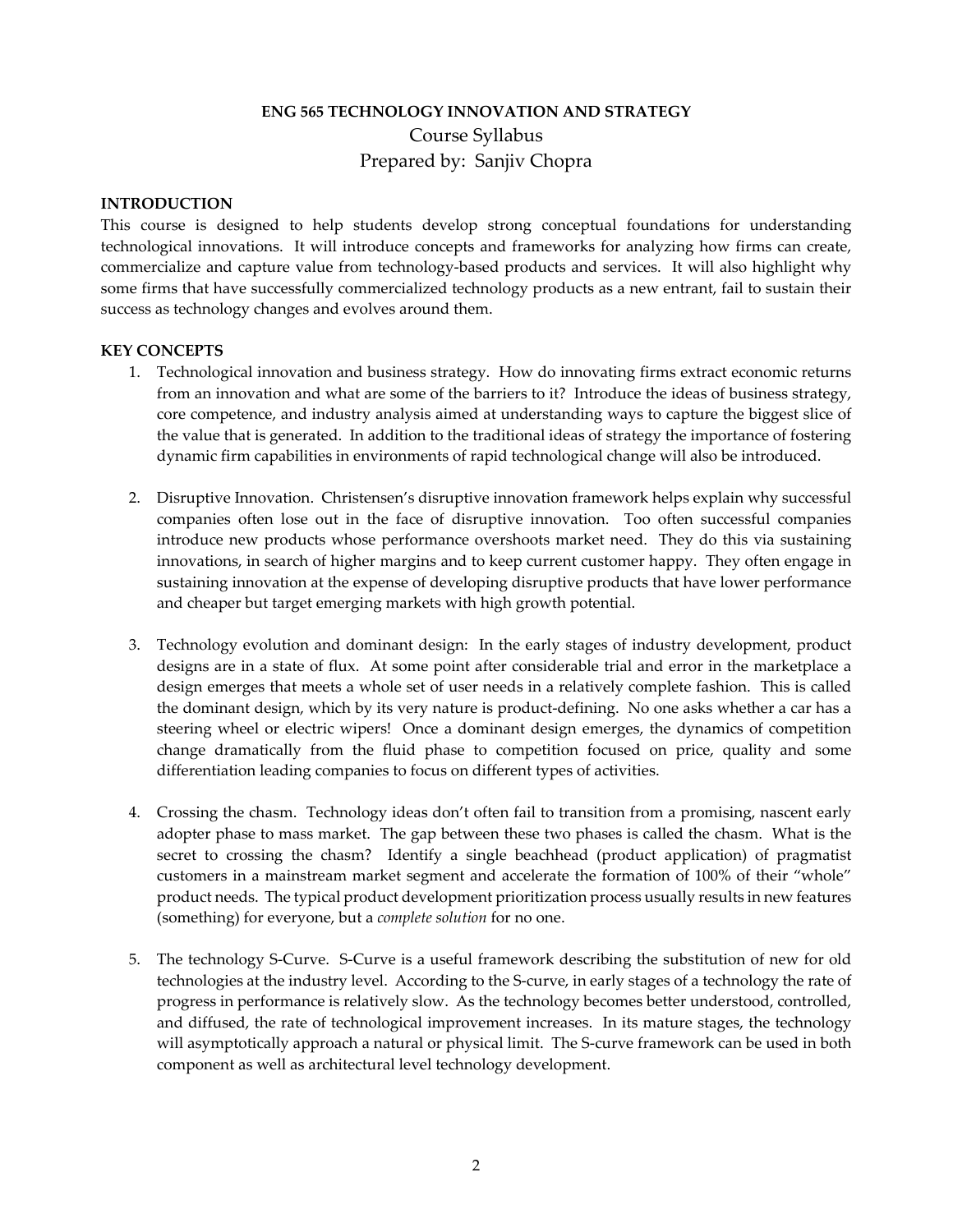- 6. Lead user research. Lead users are not the same as early adopters. They have a specific need and they actually adopt, or change the product to fit their needs. A wealth of information pertaining to product development resides in lead users. However it is not easy to find them and there are challenges in using this methodology.
- 7. Network externalities and standards: Adoption of new technology may be influenced by Network Effects (the utility derived from the consumption of a service/good for a given user of a network depends upon the number of other users on the same network). Various consumer applications (Web, mobile, and community) often exhibit positive network externalities. First mover advantage, assembling allies, and availability of complementary products can help establish technology standards in market with strong network effects.

#### **COURSE OBJECTIVES**

Through case studies, a student project, and several analytical frameworks explored in class, this course aims to equip students with a broad perspective on the central issues involved in innovation throughout the product lifecycle. It aims to help students become even better leaders of technology and innovation.

#### **COURSE MATERIALS**

*REQUIRED:*

- TE/ENG 565 Course Packet
- Additional readings and Harvard Business School cases will be handed out throughout the semester.

#### *REFERENCES:*

- *Innovator's Dilemma,* Clayton M. Christensen, 2003, ISBN 0060521996
- *Crossing the Chasm,* Geoffrey A. Moore, 2002, ISBN 0060517123
- *Strategic Management of Technology & Innovation*, Burgelman, Christensen, and Wheelwright, Fourth Edition 2004, ISBN 0-07-253695-0

#### **REQUIREMENTS AND GRADING**

#### *ON-CAMPUS STUDENTS:*

Contact hours:

One 100-minute lecture-discussion per week. A 100-minute session is counted as 2 contact hour. Thus, there are 2 contact hours per week x 14 weeks = 28 total contact hours.

Grades:

Grades for on-campus students will be determined on the basis of attendance/class participation, midterm exam and a final group project.

#### 1. Class participation:

Heavy emphasis will be placed on class attendance and active, thoughtful classroom participation. What does that mean? All students are expected to have completed each session's readings, and have

prepared an analysis of the issues raised in each case without exception. In evaluating classroom participation, <u>I look for students who clearly articulate their analysis, back up their views with any</u> relevant facts, and move the analysis forward.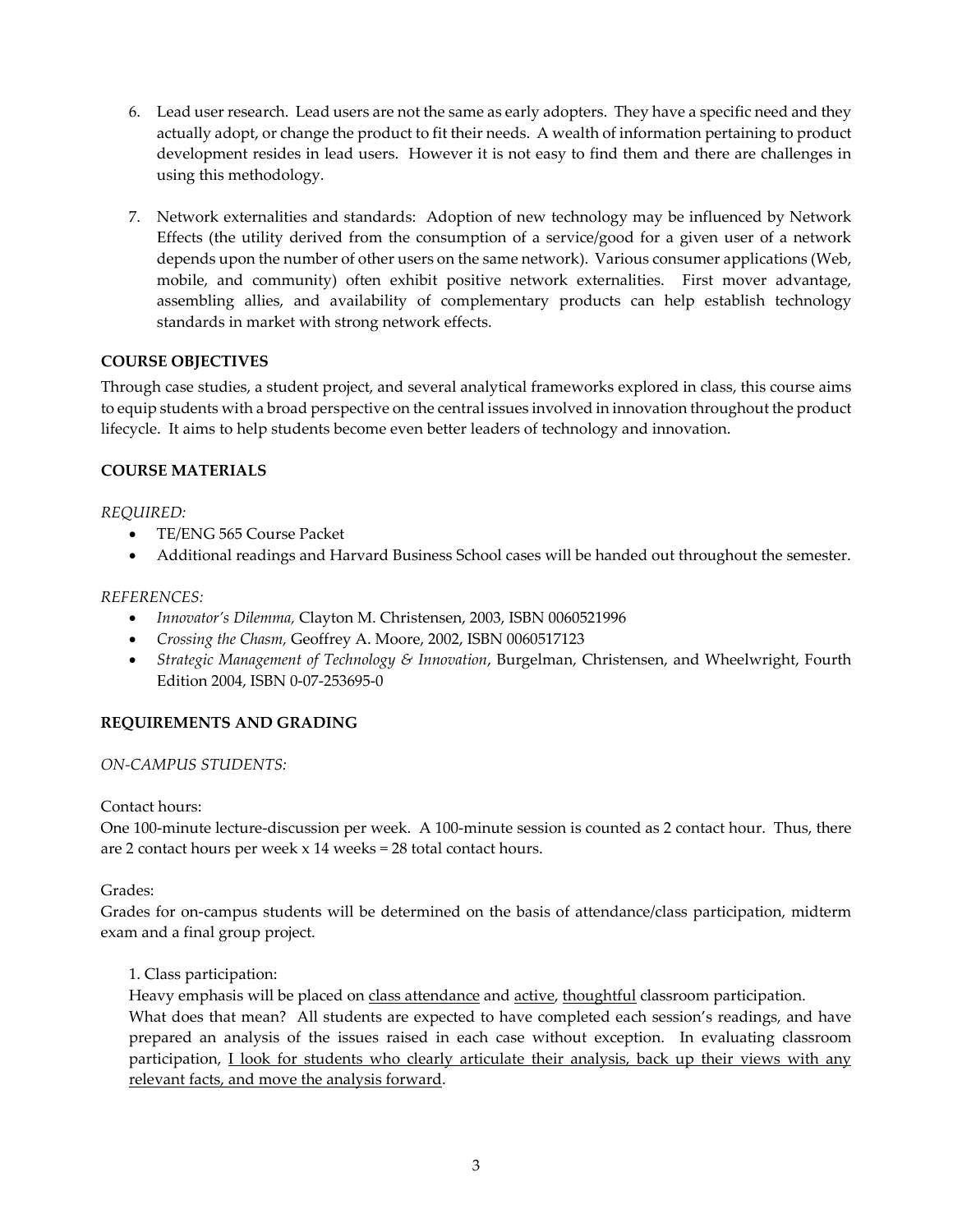#### 2. Midterm:

There will be a 90-minute midterm exam (closed book, closed notes). This will consist of a set of shortanswer questions and/or short cases to be read, analyzed, and turned in at the end of the period.

#### 3. Group project:

Students will also be required to finish a group project. These will consist of students in groups of three or four, exploring a topic related to the dynamics of technical innovation. The final deliverable for the group project will be a 15 minute inc-class powerpoint presentation and submission of the powerpoint slides for grading. The group presentation will be 15 minutes in duration and will be followed by 5-10 minutes of Q&A. I may also ask each participant to evaluate the contribution of the other group members (peer review).

Grades for on-campus students are determined as follows;

| • Attendance           | $10\%$ |
|------------------------|--------|
| • Class participation  | 20%    |
| $\bullet$ Midterm exam | 40%    |
| • Group project        | 30%    |

#### *ON-LINE STUDENTS (DISTANCE LEARNERS):*

#### Contact hours:

Two 50 minute video lectures per week. A 50-minute session is counted as 1 contact hour. Thus, there are 2 contact hours per week x 14 weeks = 28 total contact hours.

#### Grades:

Grades for online students will be determined on the basis of homework assignments, midterm exam and a final project that is to be completed either individually or in groups.

#### 1. Homework assignment:

On-line students are expected to complete each sessions reading before viewing the class video in order to get the most benefit from the course material. Students will be expected to complete homework assignment covering content each major module of the course. These assignments have to be done without referring to the class notes or readings (closed book, closed notes).

2. Midterm:

There will be a 90-minute midterm exam (closed book, closed notes). This will consist of a set of shortanswer questions and/or short cases to be read, analyzed, and turned in at the end of the period.

#### 3. Individual/Group project:

On-line students will also be required to complete an individual or a group project. This will consist of student(s) exploring a topic related to the dynamics of technical innovation. You will be required to turn in a 10-12 pages written report with your analysis and recommendations.

Grades for on-line students are determined as follows;

- Homework assignments (1-2 page write-ups) 30%
- Midterm exam 40%
- Group project/Individual project 30%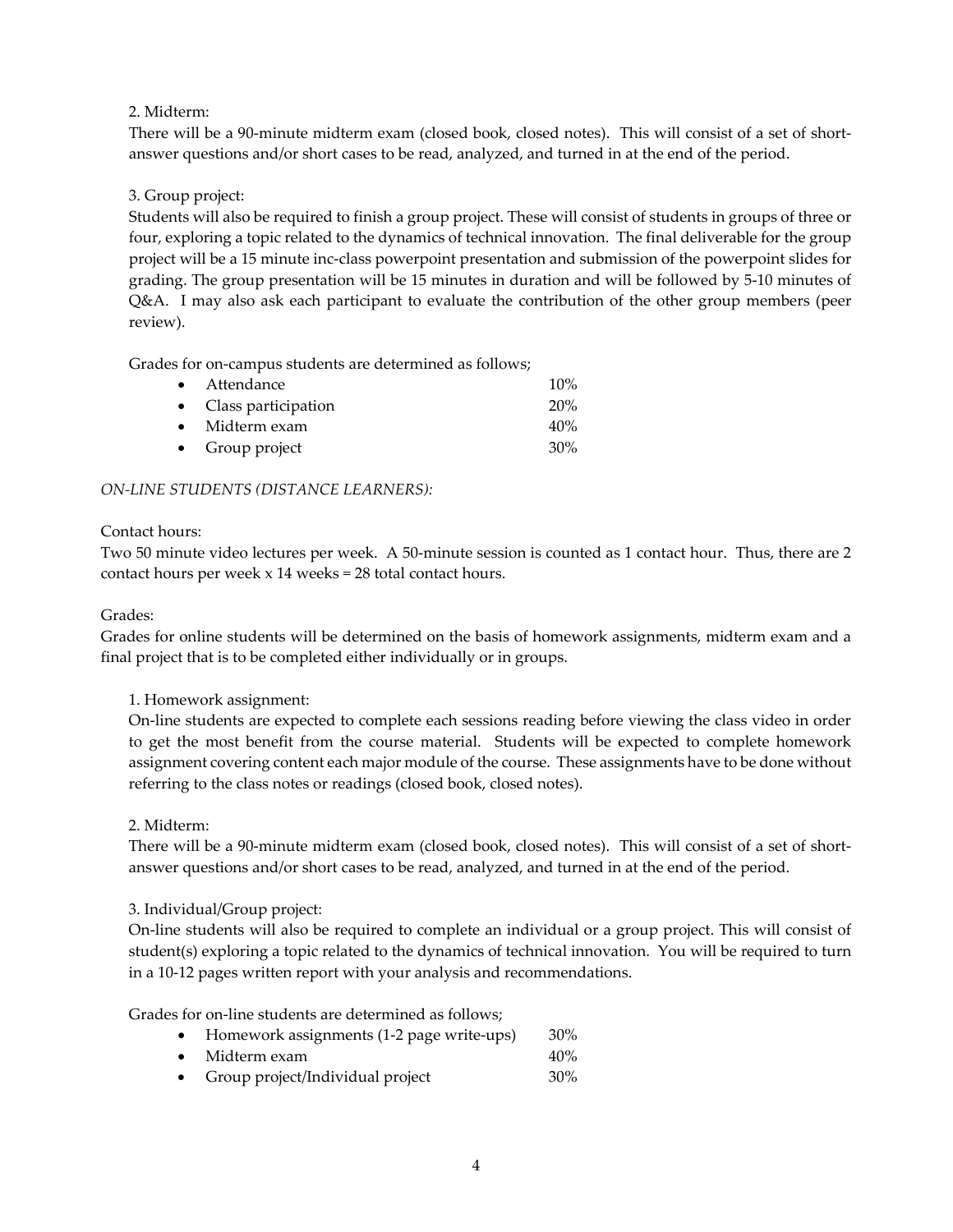#### **GROUP/INDIVIDUAL PROJECT**

Working in groups of three (on-campus students), or individually (on-line students) you will explore a topic of particular interest related to the management of technology and innovation.

Project options include:

- Analyze a contemporary (or anticipated near future, 0-5 year) disruptive innovation, and present action plan(s) for one or more key players involved (Music and video distribution over the web, Inorganic semiconductors, hybrid/electric automobiles, Active suspension technologies, Unmanned Aerial Vehicles, Alternative Energy, Mobile TV streaming, On-line education, Online peer to peer lending, etc.)
- Other options that tie directly to the course material

Above all else, I want this project to be directly *relevant*, *interesting* and *beneficial* to you. As such, I am prepared to give considerable topic leeway, provided you establish a direct connection to the topics presented by the course in both your proposal and final deliverables. For instance, if you have an idea for a new process or product innovation in a *new* firm or within an *existing* entity, and want to use this as an opportunity to explore and further refine it, by all means do so.

There are three deliverables for this project:

- a. Short 1-2 page proposal.
- b. Written report (approximately 10-12 pages in length) for online students
- c. Powerpoint presentation for on-campus students.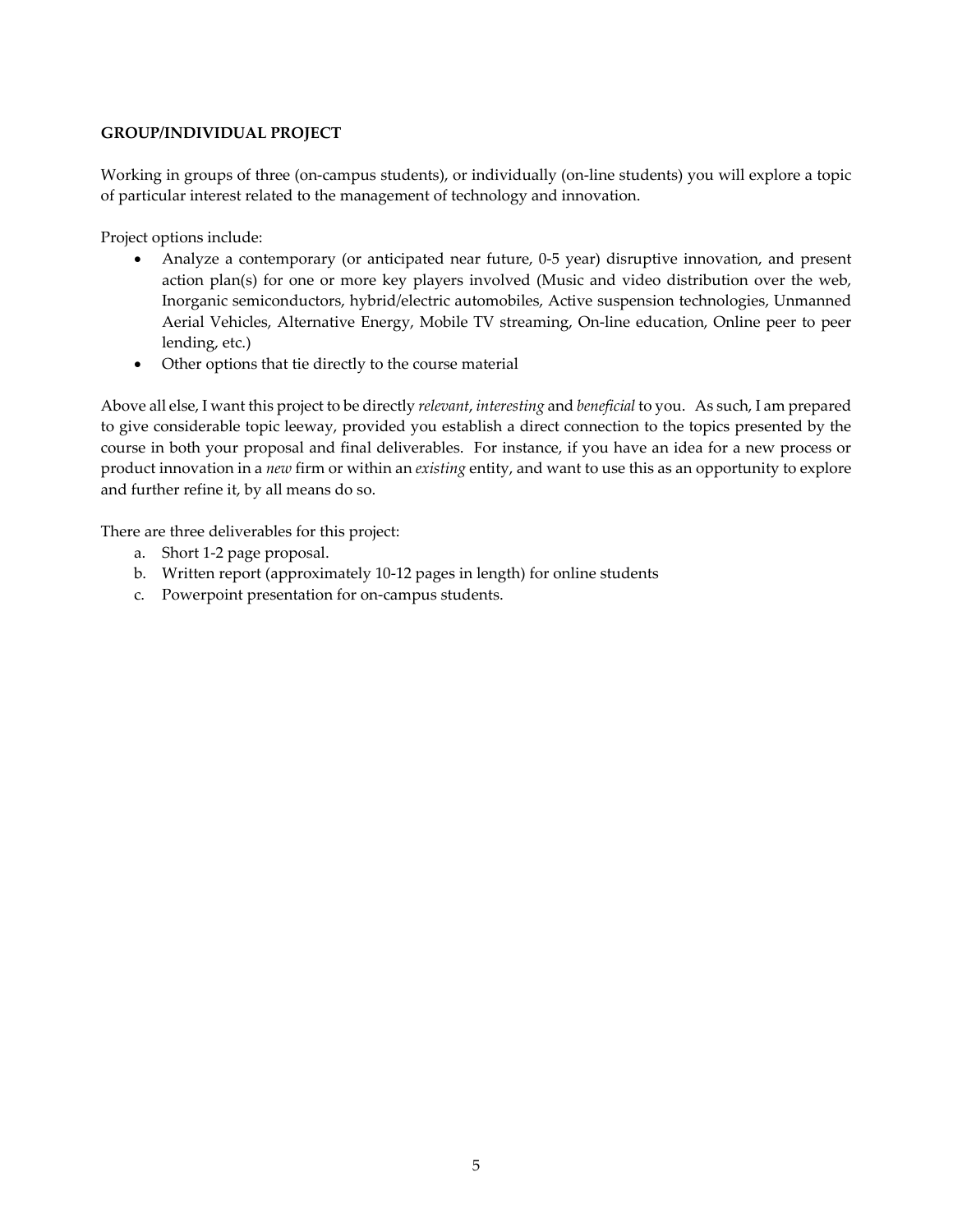#### **ABOUT THE INSTRUCTOR**

**Sanjiv Chopra** has worked in the technology industry in various Engineering and Management roles for over fifteen years. Since 2005, as Entrepreneur-in-Residence in the College of Engineering at the University of Illinois, Chopra has taught two popular graduate courses titled "Technology Innovation and Strategy" and "Venture Funded Startups". As a "practicing" entrepreneur Chopra provides a balanced understanding of strategic and tactical issues that confront engineers and entrepreneurs in designing and commercializing technology based products.

Chopra currently serves as a Senior Director of Industry Strategy in the Industries Business Unit (IBU) at Oracle Corporation where he advises potential clients on the business benefits of technology-enabled business transformation. Chopra has also served in key management roles and advisory board of several venture funded technology startups. From 2006 until 2008, Chopra served as a business development executive for Xelerated, Inc. Xelerated is a Communications Processor company funded by pre-eminent venture capitalists, including Accel Partners, Sweden based A/P Fund. From 2001 until January 2006 Chopra served as the Chief Operating Officer of Intersymbol Communications. Intersymbol is a venture-backed technology company developing disruptive, mixed signal integrated circuits for optical communications industry. Intersymbol was acquired by Finisar Corporation (NASDAQ: FNSR) in March 2006. Prior to Intersymbol Chopra was the Cofounder and Vice President of Business Development for CapacityWeb, Inc, a venture backed supply chain software and technology provider. From 1991-1997 he worked in Silicon Valley, California for Integrated Device Technology (NASDAQ: IDTI) designing and developing semiconductor integrated circuits for the personal computer and communications industry. Chopra has also worked as a management consultant at Booz, Allen & Hamilton, a premier management consulting firm.

Chopra holds a B.S. in Electrical Engineering from BIT, India, a Master of Science degree in Electrical Engineering from Iowa State University, and an MBA from Northwestern University, Evanston, IL.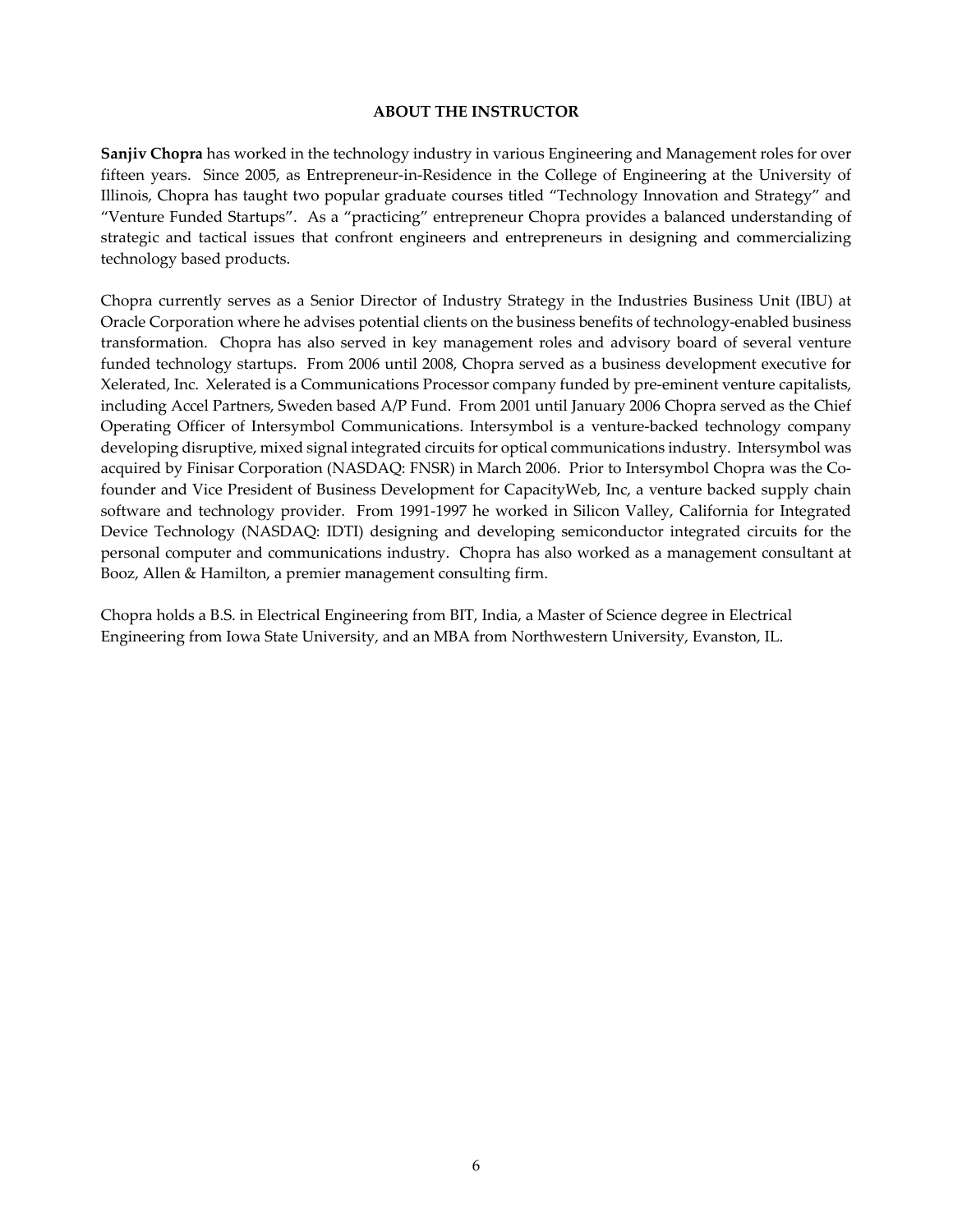#### **LECTURE TOPICS AND READING LIST FOR ON-CAMPUS STUDENTS**

#### **WEEK 1: COURSE OVERVIEW AND INTRODUCTION TO KEY CONCEPTS**

#### *READING:*

- 1. Peter F. Drucker, "The Discipline of Innovation", Harvard Business Review, November-December 1998.
- 2. Clayton Christensen, Michael Overdorf, "Meeting the challenge of Disruptive change", Harvard Business Review, Vol. 78, Issue 2, Mar/Apr 2000.

#### **WEEK 2 AND WEEK 3: DISRUPTIVE INNOVATION AND MANAGING TECHNOLOGICAL TRANSITIONS**

# *READING:*

#### **Week 2**

- 1. Sanjiv Chopra, "Choose To Disrupt", Silicon India Magazine, May 2007.
- 2. Remember Lowly Memory Chips? They're Back Changing Industries, Wall Street Journal, 2005.
- 3. Clayton Christensen, Matt Verlinden, "Disruption, Disintegration and the Dissipation of Differentiability", Industrial and Corporate Change, Volume 11, November 5, 2002 pp. 955-993. (SKIP SECTIONS: 4.1, 4.2, 4.4, 4.6, 5.1, 5.2, 5.4).
- 4. Clayton Christensen, Joseph Bower "Customer power, strategic investment, and the failure of leading firms", Strategic Management Journal, March 1996, Volume 17, Issue 3.

#### **Week 3**

- 1. Clayton Christensen, et. al, "Innovation Killers: How Financial Tools Destroy Your Capacity To Do New Things", Harvard Business Review, Jan 2008.
- 2. James Utterback, Happy Acee "Nanotechnology: A disruptive technology?" MIT Working paper, 2002.
- 3. Henderson and Clark, (1990), "Architectural Innovation: The Reconfiguration of Existing Product Technologies and the Failure of Established Firms," Administrative Science Quarterly 35. 1990 pp. 9- 30.
- 4. Sanjiv Chopra, "Focus On Architectural Innovation" Silicon India Magazine, June 2007.

#### *CASE:*

Continuous Casting at USX Corporation

#### **WEEK 4 AND WEEK 5: CROSSING THE CHASM**

*READING:*

#### **Week 4**

- 1. Geoffrey Moore "Crossing the Chasm and beyond", pp 362-368, Strategic Management of Technology and innovation, 4<sup>th</sup> edition, Robert Burgelman, et. al.
- 2. Geoffrey Moore, "Crossing the Chasm", Harper Collins: NY, pp. 12-25, 30-83

#### **Week 5**

3. Geoffrey Moore "Darwin and the Demon", Harvard Business Review, July/Aug 2004

*CASE:*

Documentum, Inc.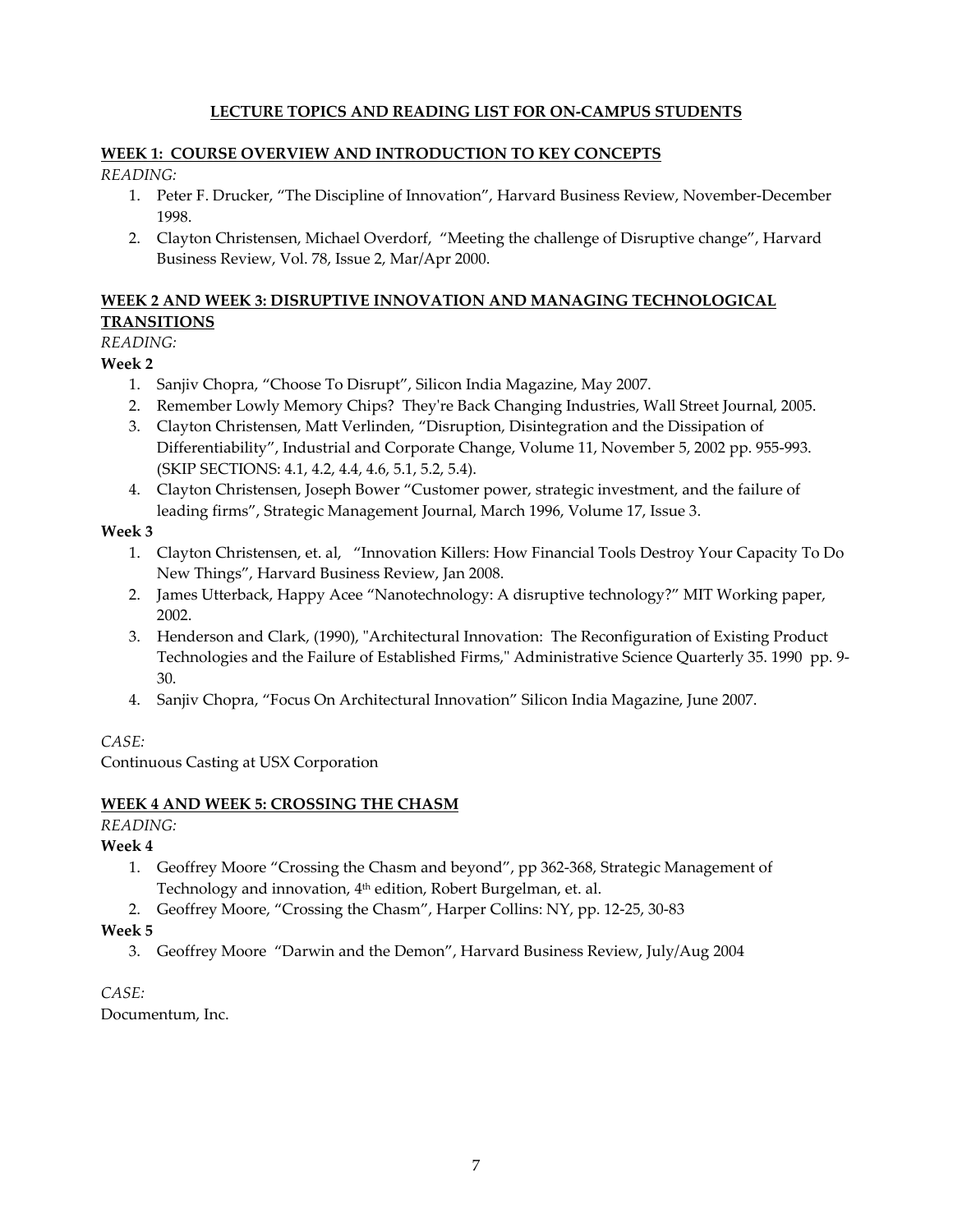#### **WEEK 6 AND WEEK 7: INTRODUCTION TO STRATEGY**

#### *READING:*

#### **Week 6**

- 1. Porter, Michael (1996), "What is Strategy?" Harvard Business Review, November 1996 pp. 61-78. Volume 74 Issue 6
- 2. Prahalad, C.K. and Hamel, Gary (1990), "The Core Competence of the Corporation", Harvard Business Review 1990. Volume 68 Issue.
- 3. Michael Porter, "The Five Competitive Forces That Shape Strategy", Harvard Business Review, Jan 2008.
- 4. Clayton Christensen, Scott Anthony "Solving the Dilemmas of Growth", Strategy and Innovation, July 2003.
- 5. Honda, in a Funk, Tries to Revive the Civic's Virtues, Wall Street Journal, 2005
- 6. For U.S. Airlines, A Shakeout Runs Into Heavy Turbulence, Wall Street Journal, 2005
- 7. Optional: Robert S. Kaplan, David P. Norton, "Mastering The Management System", January 2008.

#### *PROJECT PROPOSALS DUE:*

Due in class: One page proposal for final project and identification of team members.

#### **Week 7**

#### *READING:*

Strategy issues in environments of rapid technological change

- 1. David J. Collis, Cynthia A. Montgomery, "Competing on Resources", Harvard Business Review, July 2008.
- 2. David Teece, Gary Pisano, Amy Shuen, "Dynamic Capabilities and Strategic Management" Strategic Management Journal, Vol. 18:7, 1997.
- 3. Kathleen M. Eisenhardt, Donald N. Sull, "Strategy as simple rules", Harvard Business Review, Jan 2001.
- *CASE*

Power Play (A): Nintendo in 8-bit Video Games

#### **WEEK 8 AND WEEK 10: TECHNOLOGY EVOLUTION**

*READING:*

#### **Week 8**

Technology Evolution and Dominant Design

- 1. Utterback, James (1994), "Dominant designs and the survival of firms". Chapter 2 in Mastering the Dynamics of Innovation, Harvard Business School Review Press pp. 23-55 and pp.79-102
- 2. Sanjiv Chopra, "In Pursuit of Dominant Design", Silicon India Magazine, March 2007.
- 3. As Hybrid Cars Gain Traction, Industry Battles Over Designs, Wall Street Journal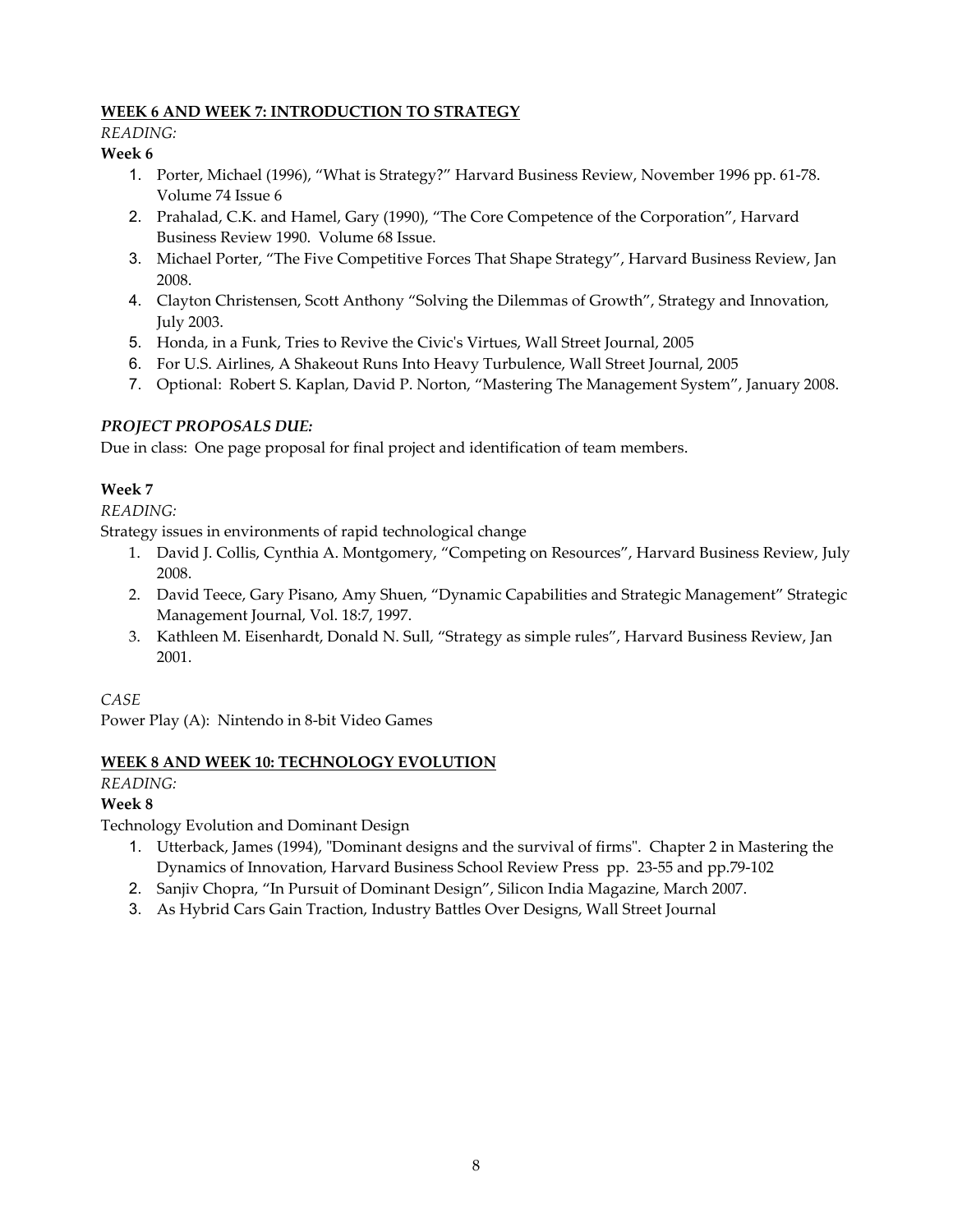#### **WEEK 9: SPRING BREAK**

#### **WEEK 8 AND WEEK 10: TECHNOLOGY EVOLUTION**

# *READING:*

#### **Week 10**

S-Curves for component and architectural technologies

- 4. Clayton Christensen, "Exploring the limits of the Technology S-Curve. Part I: Component Technologies". Journal of Production and Operations Management 1, no. 4 (Fall 1992)
- 5. Clayton Christensen, "Exploring the limits of the Technology S-Curve. Part II: Architectural Technologies". Journal of Production and Operations Management 1, no. 4 (Fall 1992)

#### *CASE:*

Hewlett-Packard's Merced Decision

#### **WEEK 11: PROFITING FROM TECHNOLOGY INNOVATION**

*READING:*

1. Teece, David "Profiting from Technological Innovation: Implications for Integration, Collaboration, Licensing, and public policy." Research Policy 15, no. 6 (Dec. 1986): pp. 185-219. Volume 16.

*CASE:*

Abgenix and the Xenomouse

#### **WEEK 12: LEAD USER RESEARCH**

*READING:*

- 1. Stefan Thomke, Ashok Nimgade, "Note on Lead User Research" pp 794-800, Strategic Management of Technology and innovation, 4th edition, Robert Burgelman, et. al.
- 2. Got a Better Letter Opener, Wall Street Journal, July 2006.
- 3. Clayton Christensen, Scott Cook, Taddy Hall, "Marketing Malpractice: The Cause and the Cure", Harvard Business Review, December 2005.

*CASE:*

Innovation at 3M Corporation (A)

#### **WEEK 13: STANDARDS AND NETWORK EXTERNALITIES**

*READING:*

- 1. Shapiro, C. and H. Varian (1999). The art of Standards Wars, California Management Review, 41(2): pp. 8-32.
- 2. Thomas Eisenmann, Geoffrey Parker, Marshall W. Van Alstyne, "Strategies for Two-Sided Markets" Harvard Business Review, October 2006.
- 3. David, (1985), "Clio and the Economics of QWERTY", American Economic Review. Vol 75, No. 2, May 1985. pp. 332-337.
- 4. Pekka Rantasaarri, "Network Effects and Adoption of new Technology", Helsinki University of Technology.

*CASE:*

Adobe Systems Incorporated

#### **WEEK 14: GROUP FINAL PRESENTATIONS**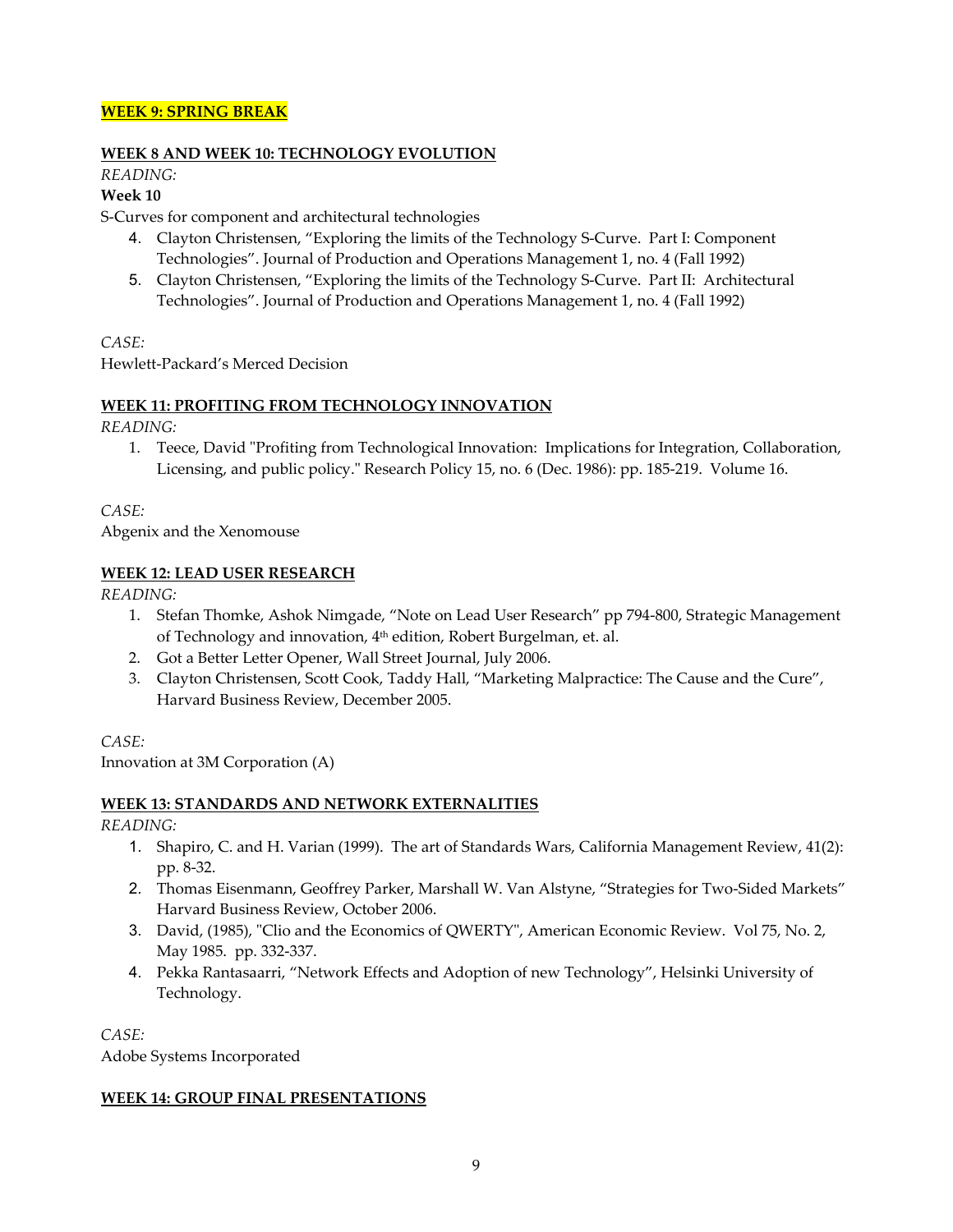#### **PREPARATION QUESTIONS FOR IN-CLASS DISCUSSION (ON CAMPUS STUDENTS)**

Disruptive innovation:

- 1. Why do most large successful companies lose the ability to enter small emerging markets?
- 2. Why are established firms better positioned to introduce sustaining innovations as opposed to disruptive innovations?
- 3. How can a large company develop new capabilities to embrace and initiate disruptive change?
- 4. Why are vertically integrated firms generally dominant at the early stages of an industry?
- 5. What gives rise to move away from vertical integration to specialization (or disintegration)?
- 6. How does the locus of profits shifts at various stages of an industry's evolution?

Crossing the Chasm:

- 1. What is the technology adoption life cycle?
- 2. What is the recommended high technology marketing strategy?
- 3. What is the problem of this strategy?
- 4. What is the main reason that companies cannot overcome the "chasm", and the recommended approach to cross the chasm?

#### **INTRODUCTION TO STRATEGY**

Basic strategy:

- 1. Why is Operational Effectiveness alone not sufficient to achieve superior profitability?
- 2. What are the three key elements that drive competitive advantage through strategy?
- 3. What is the growth trap and what are the ways to avoid the trap?
- 4. What are core competencies and how do you identify something as core competence?

Five Forces:

1. Discuss Porter's five forces that determine competition in an industry?

Strategy in environments of rapid technological change:

1. What is the alternative view of strategy in high velocity markets?

#### **TECHNOLOGY EVOLUTION**

Dominant Design

1. What is a dominant design? How is it established?

S-Curve

- 1. How does dominant design relate to the S-curve?
- 2. When is an S-curve analysis helpful, and how should it be used?

#### **PROFITING FORM TECHNOLOGY INNOVATION**

- 1. What are some of the elements that determine whether or not the innovator will receive significant economic returns from innovation?
- 2. How does the relative importance of appropriability and complementary assets change over the life cycle of an industry?
- 3. What is the relationship between Teece's concept of "complementary assets" and "barriers to entry" as defined by Porter?

#### **MANAGING TECHNOLOGICAL TRANSITIONS**

- 1. How is the phenomena outlined by Christensen related to Foster's S-curve?
- 2. What determines the success or failure of incumbent firms in Henderson-Clark?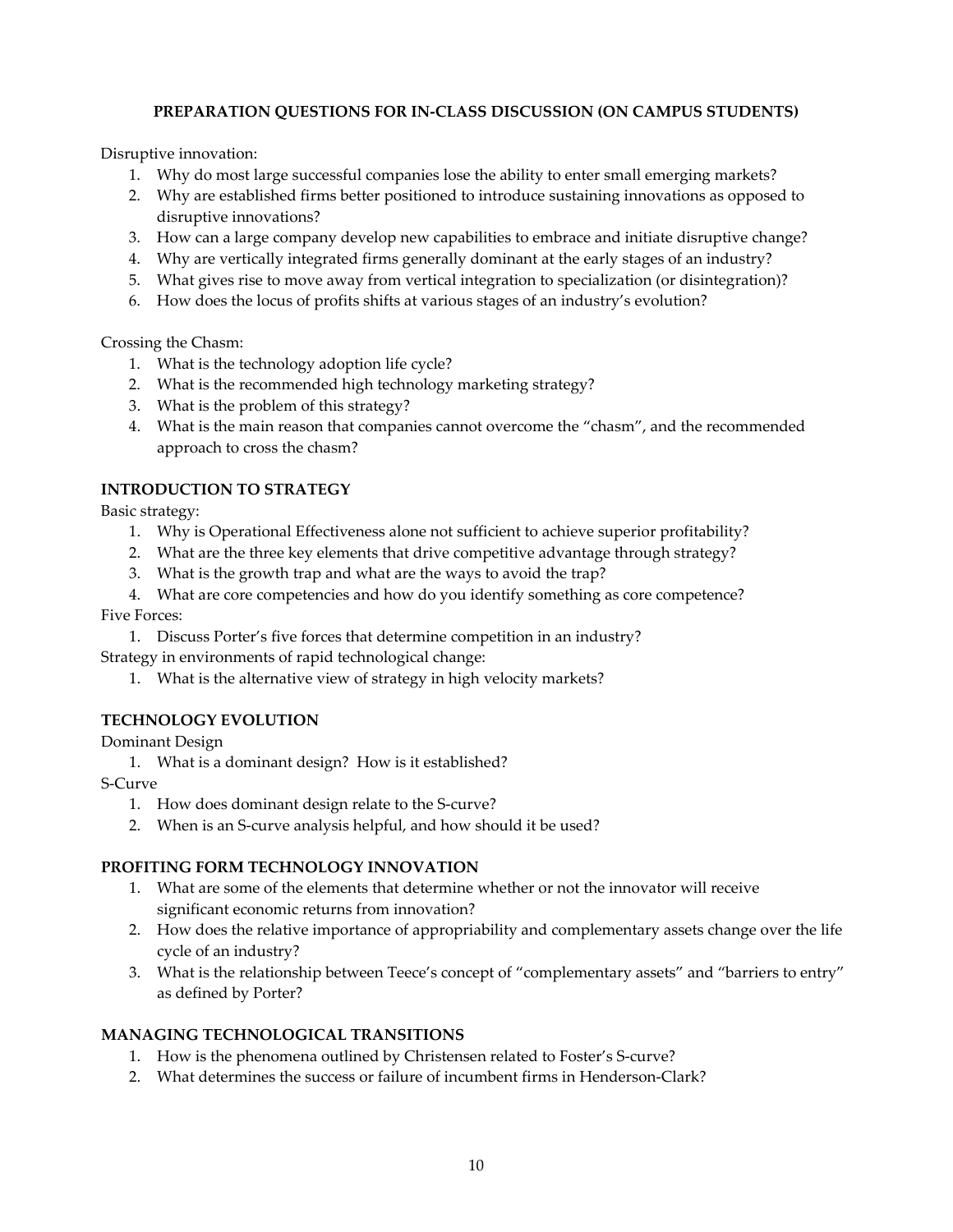#### **TECHNOLOGY MARKETING: CROSSING THE CHASM, LEAD USER RESEARCH**

- 1. What is the "chasm"? How do you know you are in a "chasm"?
- 2. What techniques does the author recommend for "chasm management"?

#### **STANDARDS AND NETWORK EXTERNALITIES**

- 1. How do standards and network externalities affect technological competition?
- 2. What are tradeoffs faced by managers in such markets?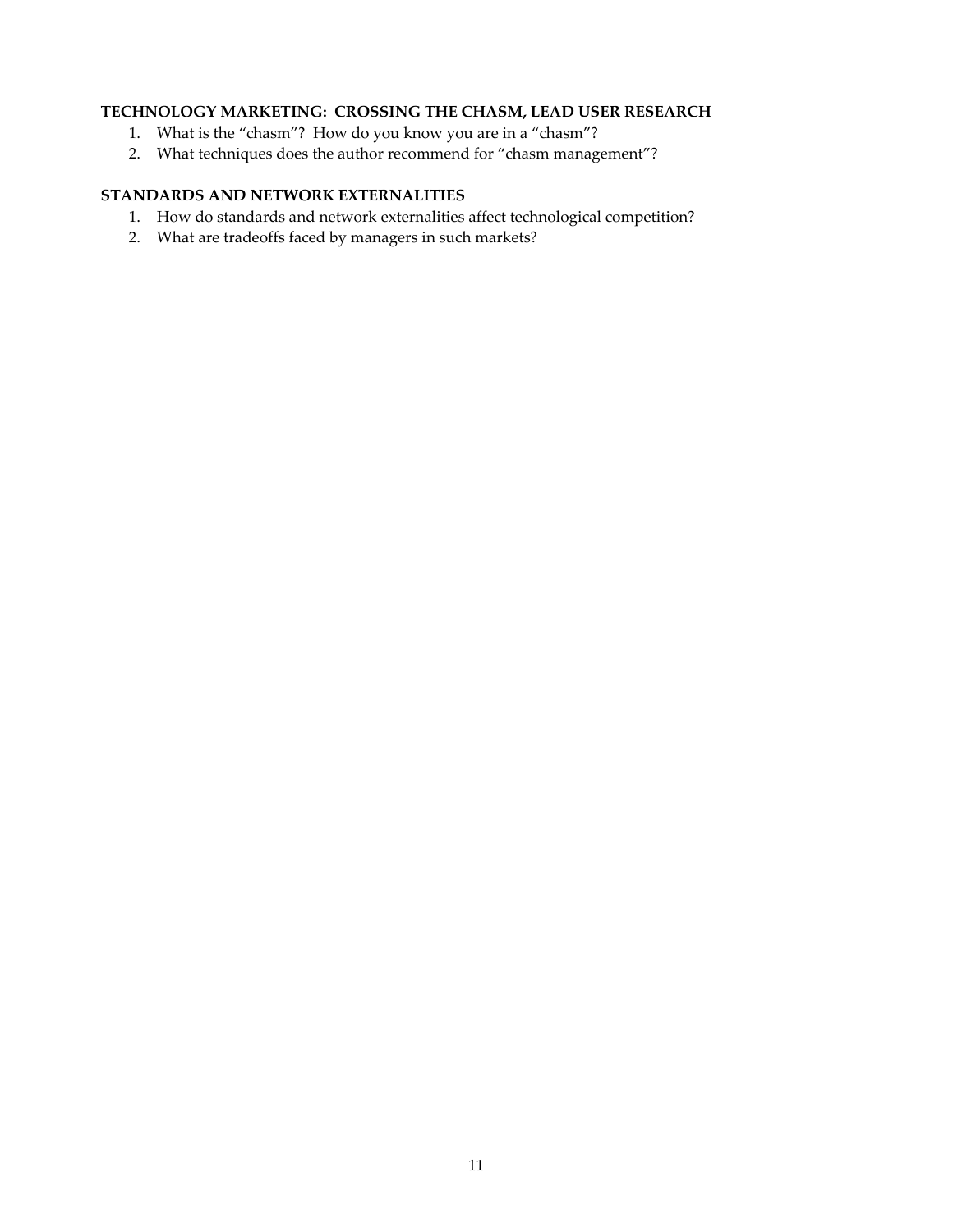#### **PREPARATION QUESTIONS FOR IN-CLASS CASE DISCUSSION (ON CAMPUS STUDENTS)**

#### **Continuous Casting at USX Corporation**

1. Do you think Kappmeyer should sign the proposal, and why?

#### **Documentum, Inc.**

- 1. What did Documentum learn from its experience with the first two customers?
- 2. Should Documentum accept the Marsh and McLennan deal?
- 3. What is your reaction to Moore's method of selecting the target market?
- 4. What is the difference between a horizontal and vertical strategy?

#### **Power Play (A): Nintendo in 8-bit Video Games**

- 1. Nintendo successfully recreated the home video game business following the Atari-era boom and bust. How did it do so?
- 2. How was Nintendo able to capture value from the home video game business?

#### **Hewlett-Packard's Merced Decision**

- 1. Does the market need the Merced chip?
- 2. Who will benefit the most from the introduction of the Merced chip in the markets served by ESG? Who will benefit least, and why?
- 3. What should Jim Davis recommend?

#### **Abgenix and the Xenomouse**

- 1. Does Pharmacol or BioPart represent a better way to go for Abegenix? Why?
- 2. What should Scott Greer do?
	- a. Go it alone through the end of phase II trials?
	- b. Sign with Pharmacol?
	- c. Sign with Biopart?
	- d. Something else?

#### **Innovation at 3M Corporation (A)**

- 1. How does Lead user research process differ from and complement other traditional market research methods?
- 2. Has the Medical-Surgical team applied the lead user research process successfully? Why or why not?
- 3. What are the risks to the new lead user process at 3M?

#### **Adobe Systems Incorporated**

- 1. How was Postscript established as a de facto standard? How did Adobe make money from Postscript, despite it being an "open" standard?
- 2. Which firm is currently in a stronger position to control de facto standards in the eBook space: Adobe or Microsoft?
- 3. What should Adobe do? How can they win the standards war? Should they focus on eDocs or eBooks? Will the eBooks market tip or will there be multiple standards? How can Adobe make money in this market?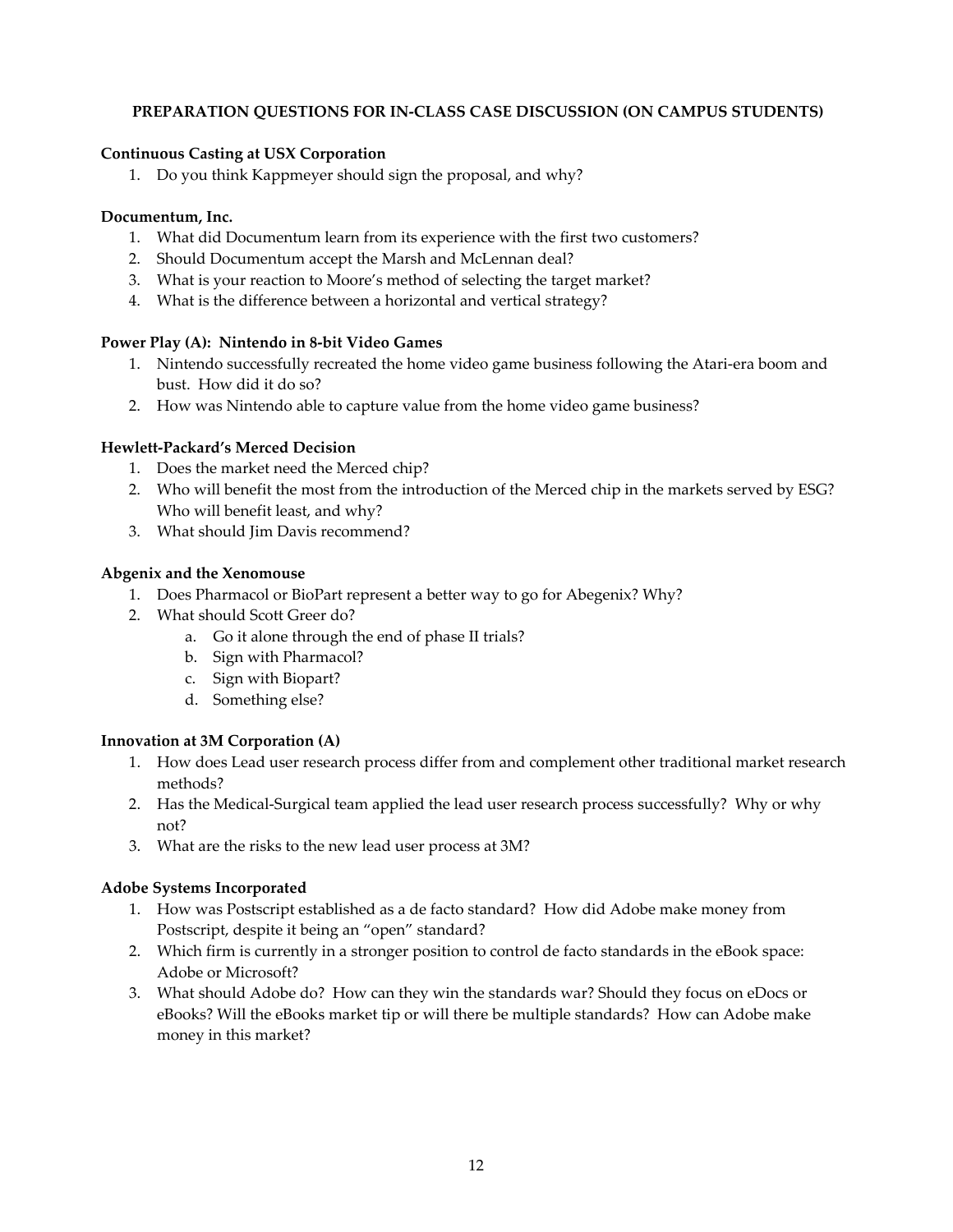#### **LECTURE TOPICS AND READING LIST FOR ON-LINE STUDENTS**

**You must complete the homework after reading the assigned reading and/or case but prior to viewing the lecture video for that topic. Please consult the viewing schedule on the Video Lectures page.**

#### **WEEK 1: COURSE OVERVIEW AND INTRODUCTION TO KEY CONCEPTS**

*READING:*

- 3. Peter F. Drucker, "The Discipline of Innovation", Harvard Business Review, November-December 1998.
- 4. Clayton Christensen, Michael Overdorf, "Meeting the challenge of Disruptive change", Harvard Business Review, Vol. 78, Issue 2, Mar/Apr 2000.

### **WEEK 2 AND WEEK 3: DISRUPTIVE INNOVATION AND MANAGING TECHNOLOGICAL TRANSITIONS**

#### *READING:*

#### **Week 2**

- 5. Sanjiv Chopra, "Choose To Disrupt", Silicon India Magazine, May 2007.
- 6. Remember Lowly Memory Chips? They're Back Changing Industries, Wall Street Journal, 2005.
- 7. Clayton Christensen, Matt Verlinden, "Disruption, Disintegration and the Dissipation of Differentiability", Industrial and Corporate Change, Volume 11, November 5, 2002 pp. 955-993. (SKIP SECTIONS: 4.1, 4.2, 4.4, 4.6, 5.1, 5.2, 5.4).
- 8. Clayton Christensen, Joseph Bower "Customer power, strategic investment, and the failure of leading firms", Strategic Management Journal, March 1996, Volume 17, Issue 3.

#### **Week 3**

- 5. Clayton Christensen, et. al, "Innovation Killers: How Financial Tools Destroy Your Capacity To Do New Things", Harvard Business Review, Jan 2008.
- 6. James Utterback, Happy Acee "Nanotechnology: A disruptive technology?" MIT Working paper, 2002.
- 7. Henderson and Clark, (1990), "Architectural Innovation: The Reconfiguration of Existing Product Technologies and the Failure of Established Firms," Administrative Science Quarterly 35. 1990 pp. 9- 30.
- 8. Sanjiv Chopra, "Focus On Architectural Innovation" Silicon India Magazine, June 2007.

#### *CASE:*

Continuous Casting at USX Corporation

#### **WEEK 4 AND WEEK 5: CROSSING THE CHASM**

#### *READING:*

#### **Week 4**

- 4. Geoffrey Moore "Crossing the Chasm and beyond", pp 362-368, Strategic Management of Technology and innovation, 4<sup>th</sup> edition, Robert Burgelman, et. al.
- 5. Geoffrey Moore, "Crossing the Chasm", Harper Collins: NY, pp. 12-25, 30-83

#### **Week 5**

6. Geoffrey Moore "Darwin and the Demon", Harvard Business Review, July/Aug 2004

#### *CASE:*

Documentum, Inc.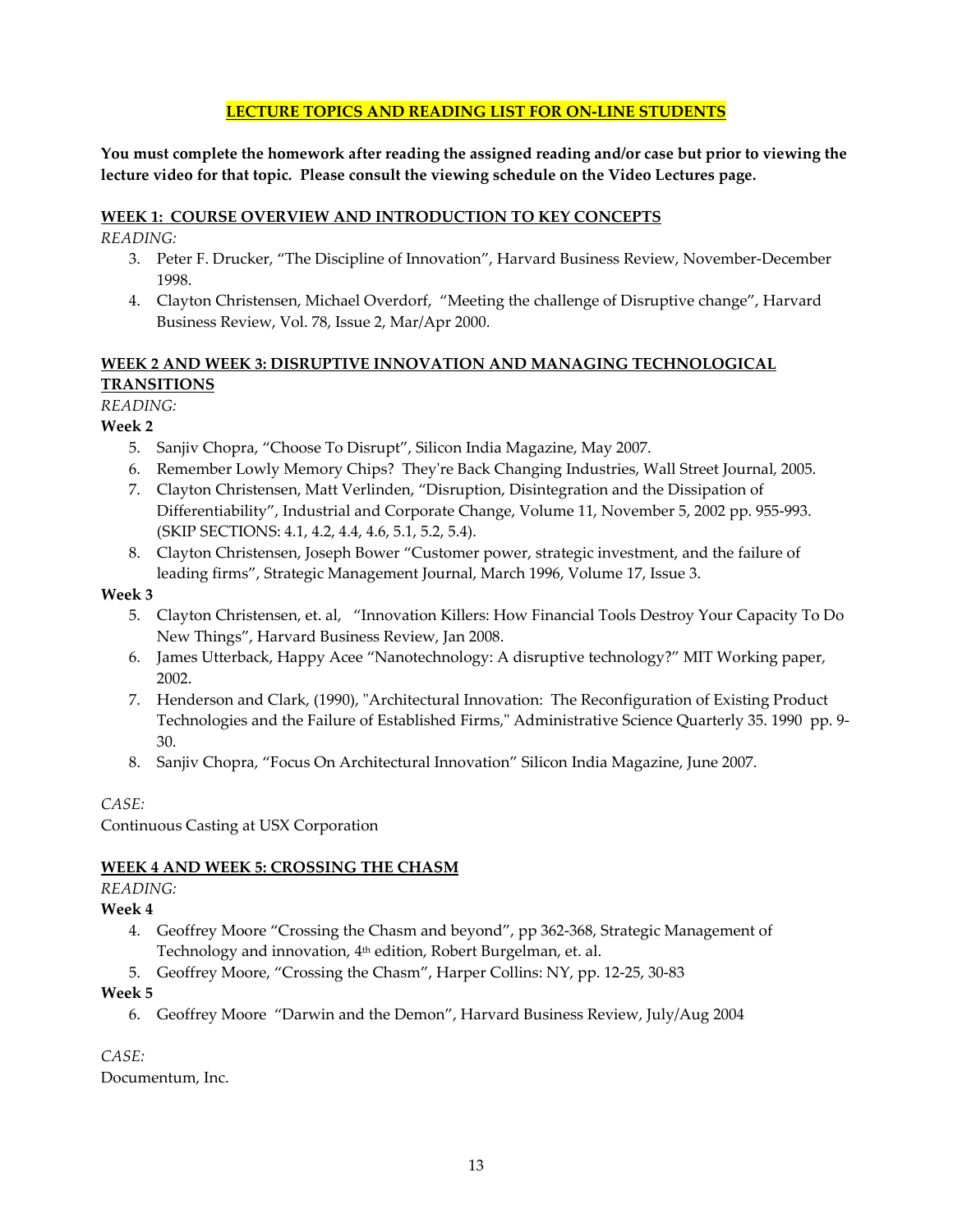#### **WEEK 6 AND WEEK 7: INTRODUCTION TO STRATEGY**

*READING:*

#### **Week 6**

- 8. Porter, Michael (1996), "What is Strategy?" Harvard Business Review, November 1996 pp. 61-78. Volume 74 Issue 6
- 9. Prahalad, C.K. and Hamel, Gary (1990), "The Core Competence of the Corporation", Harvard Business Review 1990. Volume 68 Issue.
- 10. Michael Porter, "The Five Competitive Forces That Shape Strategy", Harvard Business Review, Jan 2008.
- 11. Clayton Christensen, Scott Anthony "Solving the Dilemmas of Growth", Strategy and Innovation, July 2003.
- 12. Honda, in a Funk, Tries to Revive the Civic's Virtues, Wall Street Journal, 2005
- 13. For U.S. Airlines, A Shakeout Runs Into Heavy Turbulence, Wall Street Journal, 2005
- 14. Optional: Robert S. Kaplan, David P. Norton, "Mastering The Management System", January 2008.

#### *PROJECT PROPOSALS DUE:*

Due in class: One page proposal for final project and identification of team members.

#### **Week 7**

#### *READING:*

Strategy issues in environments of rapid technological change

- 4. David J. Collis, Cynthia A. Montgomery, "Competing on Resources", Harvard Business Review, July 2008.
- 5. David Teece, Gary Pisano, Amy Shuen, "Dynamic Capabilities and Strategic Management" Strategic Management Journal, Vol. 18:7, 1997.
- 6. Kathleen M. Eisenhardt, Donald N. Sull, "Strategy as simple rules", Harvard Business Review, Jan 2001.

*CASE*

Power Play (A): Nintendo in 8-bit Video Games

# **WEEK 8 AND WEEK 10: TECHNOLOGY EVOLUTION**

# *READING:*

### **Week 8**

Technology Evolution and Dominant Design

- 6. Utterback, James (1994), "Dominant designs and the survival of firms". Chapter 2 in Mastering the Dynamics of Innovation, Harvard Business School Review Press pp. 23-55 and pp.79-102
- 7. Sanjiv Chopra, "In Pursuit of Dominant Design", Silicon India Magazine, March 2007.
- 8. As Hybrid Cars Gain Traction, Industry Battles Over Designs, Wall Street Journal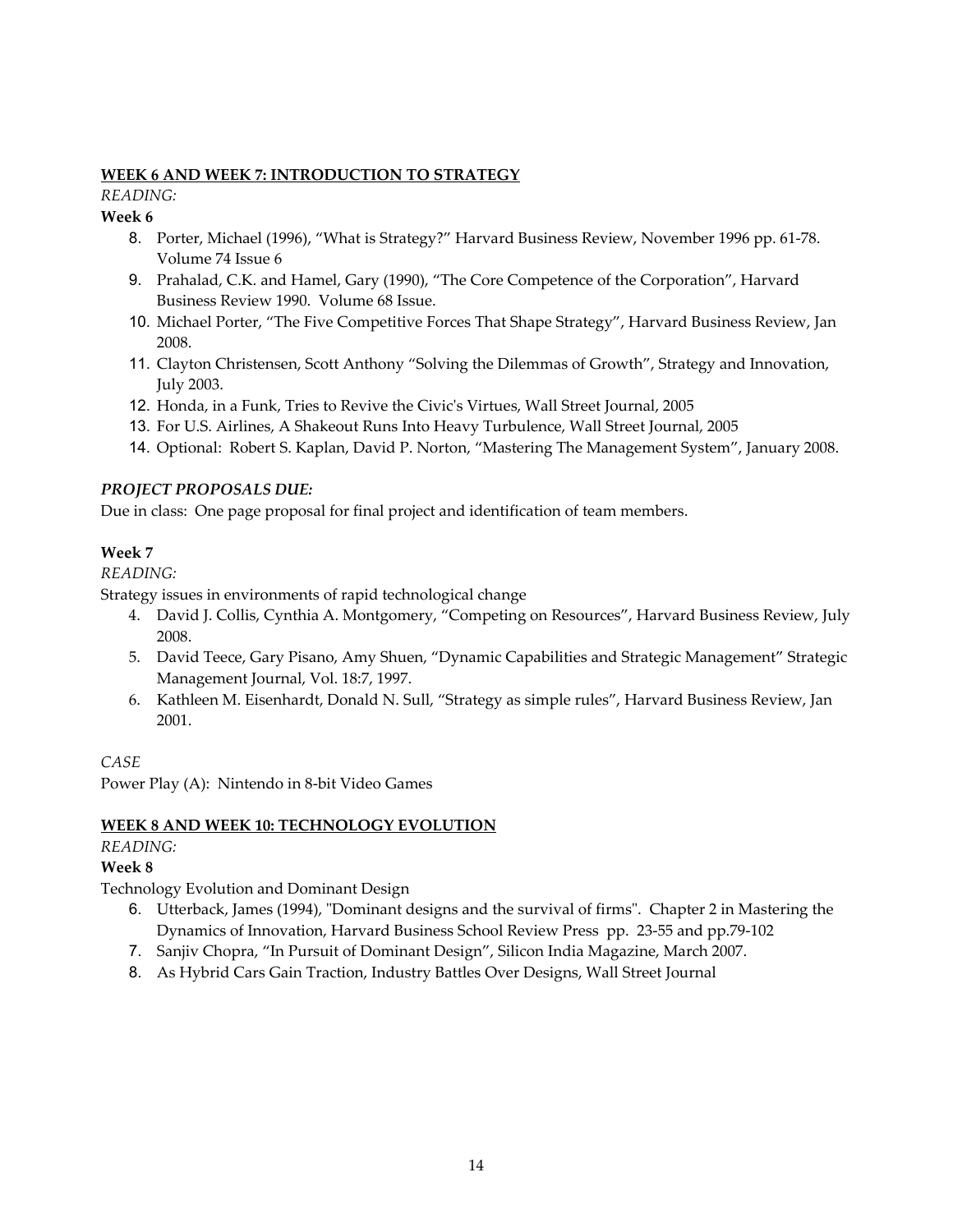#### **WEEK 9: SPRING BREAK**

#### **WEEK 8 AND WEEK 10: TECHNOLOGY EVOLUTION**

# *READING:*

#### **Week 10**

S-Curves for component and architectural technologies

- 9. Clayton Christensen, "Exploring the limits of the Technology S-Curve. Part I: Component Technologies". Journal of Production and Operations Management 1, no. 4 (Fall 1992)
- 10. Clayton Christensen, "Exploring the limits of the Technology S-Curve. Part II: Architectural Technologies". Journal of Production and Operations Management 1, no. 4 (Fall 1992)

*CASE:*

Hewlett-Packard's Merced Decision

#### **WEEK 11: MIDTERM EXAM**

#### **WEEK 12: PROFITING FROM TECHNOLOGY INNOVATION**

*READING:*

2. Teece, David "Profiting from Technological Innovation: Implications for Integration, Collaboration, Licensing, and public policy." Research Policy 15, no. 6 (Dec. 1986): pp. 185-219. Volume 16.

*CASE:*

Abgenix and the Xenomouse

#### **WEEK 13: LEAD USER RESEARCH**

*READING:*

- 4. Stefan Thomke, Ashok Nimgade, "Note on Lead User Research" pp 794-800, Strategic Management of Technology and innovation, 4th edition, Robert Burgelman, et. al.
- 5. Got a Better Letter Opener, Wall Street Journal, July 2006.
- 6. Clayton Christensen, Scott Cook, Taddy Hall, "Marketing Malpractice: The Cause and the Cure", Harvard Business Review, December 2005.

*CASE:*

Innovation at 3M Corporation (A)

#### **WEEK 14: STANDARDS AND NETWORK EXTERNALITIES**

*READING:*

- 5. Shapiro, C. and H. Varian (1999). The art of Standards Wars, California Management Review, 41(2): pp. 8-32.
- 6. Thomas Eisenmann, Geoffrey Parker, Marshall W. Van Alstyne, "Strategies for Two-Sided Markets" Harvard Business Review, October 2006.
- 7. David, (1985), "Clio and the Economics of QWERTY", American Economic Review. Vol 75, No. 2, May 1985. pp. 332-337.
- 8. Pekka Rantasaarri, "Network Effects and Adoption of new Technology", Helsinki University of Technology.

*CASE:*

Adobe Systems Incorporated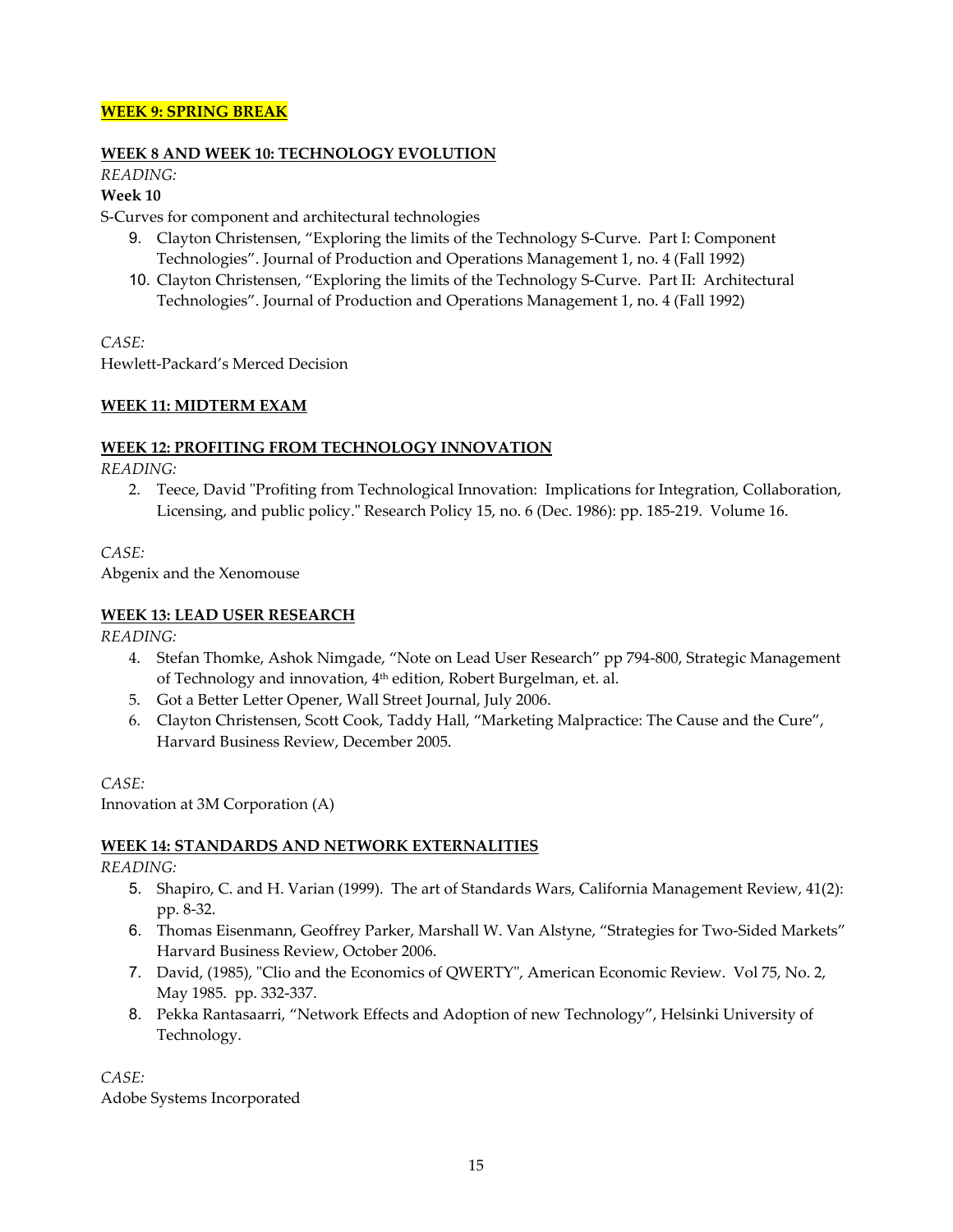### **WEEK 15: GROUP FINAL PRESENTATIONS**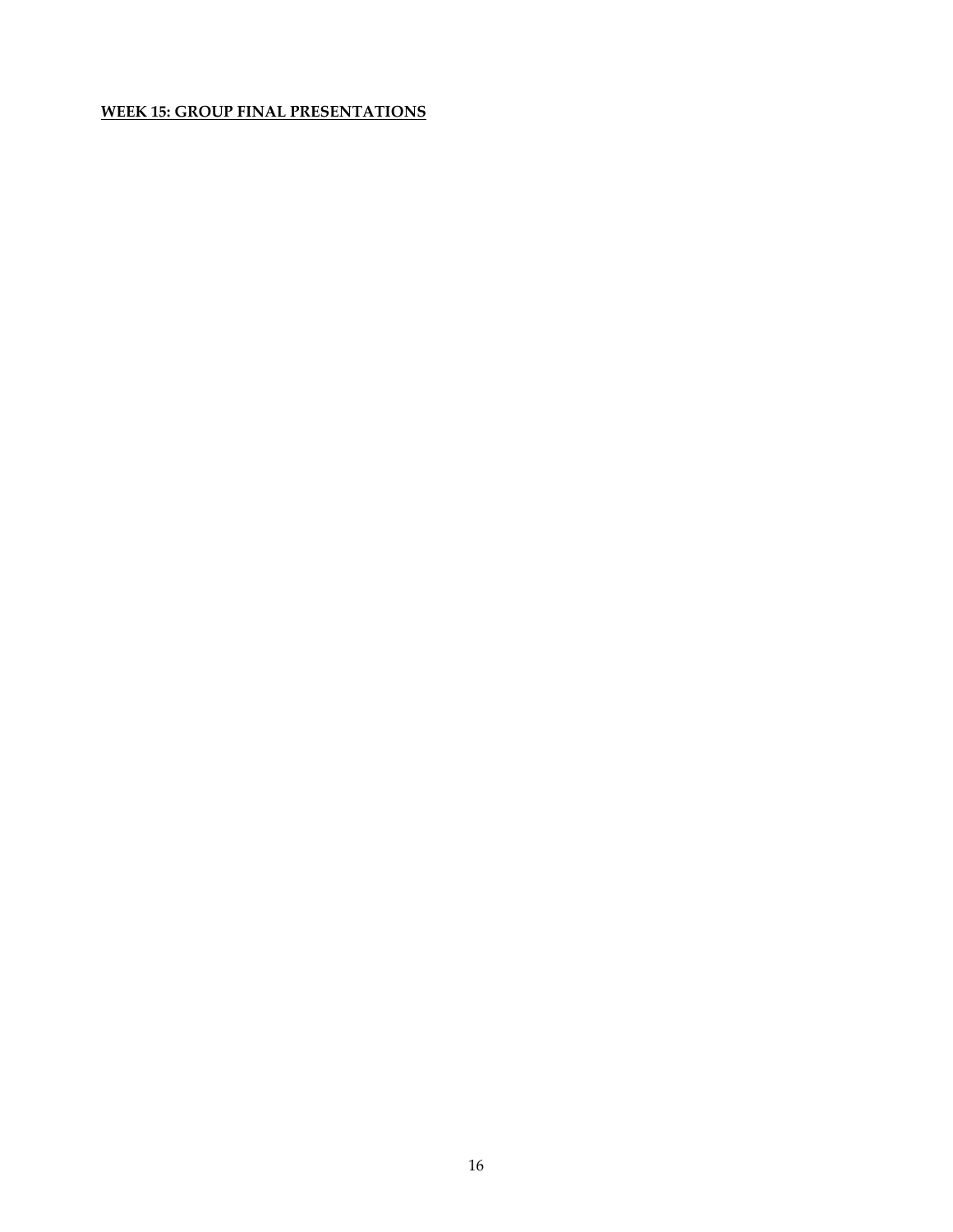#### **HOMEWORK ASSIGNMENT FOR ONLINE STUDENTS**

All online students are required to submit their homework assignment by the due date mentioned below. The homework must be submitted (email to the instructor) in the form of a 1-2 page Word or Adobe document.

#### **You must complete the homework after reading the assigned reading and/or case but prior to viewing the lecture video for that topic. Please consult the viewing schedule on the Video Lectures page.**

#### **Homework # 1 – Week 2**

1. Why do most large successful companies lose the ability to enter small emerging markets?

#### **Homework # 2 – Week 3**

*Case - Continuous Casting at USX Corporation*

1. Do you think Kappmeyer should sign the proposal, and why?

#### **Homework # 3 – Week 5**

*Case - Documentum, Inc.*

- 1. Should Documentum accept the Marsh and McLennan deal?
- 2. What is your reaction to Moore's method of selecting the target market?

#### **Homework # 4 – Week 6**

- 1. Why is Operational Effectiveness alone not sufficient to achieve superior profitability?
- 2. What are the three key elements that drive competitive advantage through strategy?
- 3. What is the growth trap? What do companies typically do when they are in the growth trap? How can they avoid the growth trap?

#### **Project Proposals Due Week 6**

#### **Homework # 5 – Week 7**

*Case - Power Play (A): Nintendo in 8-bit Video Games*

1. How was Nintendo able to capture value from the home video game business?

#### **Homework # 6 – Week 9**

*Case - Hewlett-Packard's Merced Decision*

- 1. Does the market need the Merced chip?
- 2. What should Jim Davis recommend?

#### **Homework # 7 – Week 12**

*Case - Abgenix and the Xenomouse*

1. What should Scott Greer do and why?

#### **Homework # 8 – Week 13**

*Case - Innovation at 3M Corporation (A)*

- 1. How does Lead user research process differ from and complement other traditional market research methods?
- 2. What are the risks to the new lead user process at 3M?